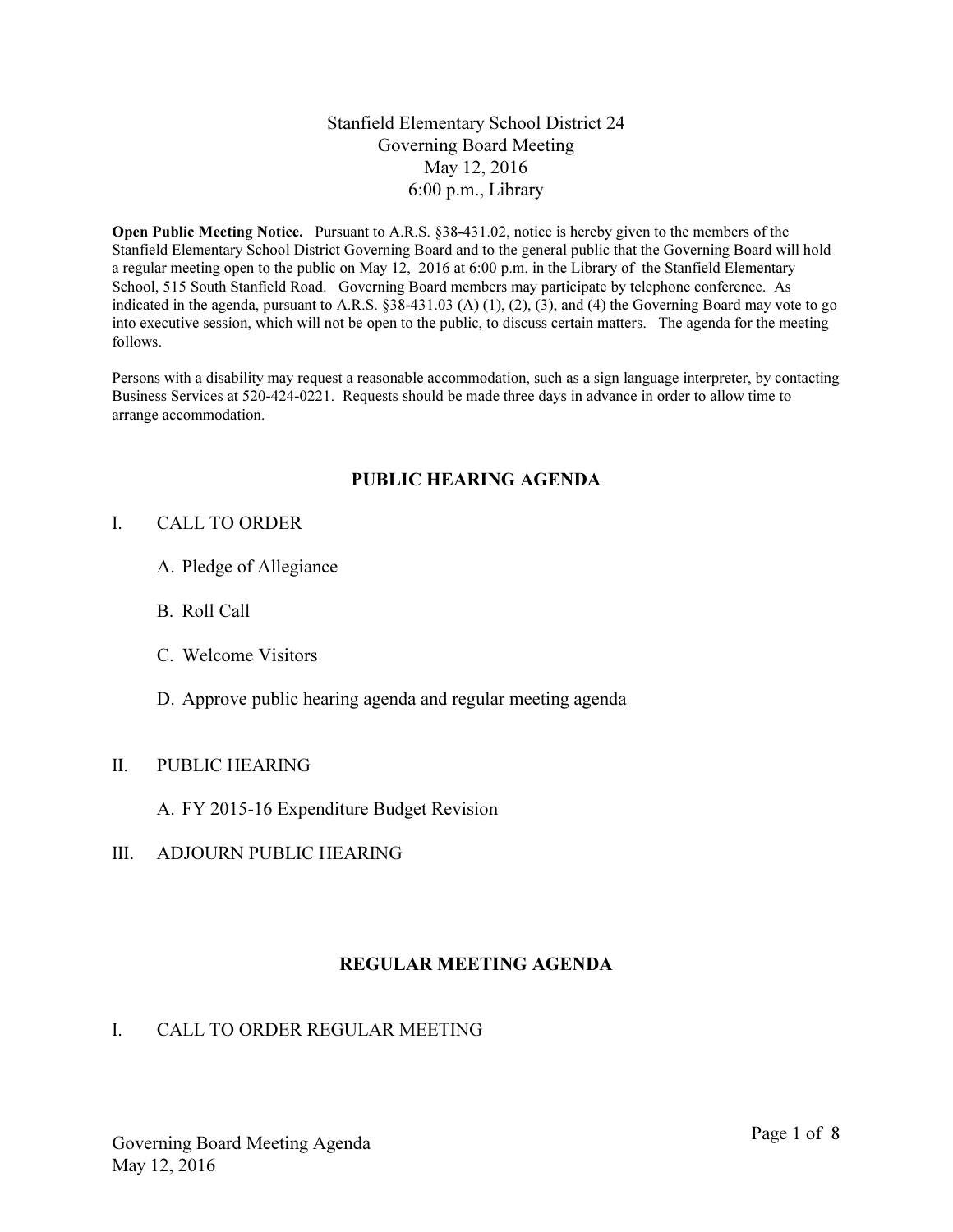### II. FY 2015-16 EXPENDITURE BUDGET REVISION (front pocket)

A. Adopt the FY 2015-16 Expenditure Budget Revision

B. Authorize FY 2015-16 expenditures to exceed Program, Function, and Object section budgets.

#### III. CALL TO THE PUBLIC

Guidance for Public Participation in Board Meetings is provided in Policy BEDH. The President may recognize individuals wishing to address the Board under Call to the Public or under the item on the Agenda they wish to address. Each individual will be allowed five minutes unless additional time was requested and granted in advance by the Superintendent or President. ARS 38-432.02(H) provides that Board members shall not respond to comments unless the item is on the agenda.

The Board shall not hear personal complaints against school personnel or a person connected with the district. A procedure is provided by the Board for disposition of legitimate complaints in Policies KL, KB and KLD.

### LLAMADA AL PÚBLICO

La póliza BEDH, provee una guía publica para participar en juntas de la Mesa Directiva. El presidente de la Mesa Directiva puede reconocer a los individuos que desean dirigirse a la mesa bajo llamada al público o bajo el artículo en la agenda que desean tratar. A cada individuo se le otorgaran cinco minutos de tiempo, a menos que el Presidente o Superintendente le hayan concedido tiempo adicional por adelantado. La Póliza ARS 38- 432.02 dice que ningún miembro de la mesa responderá a ningún tipo de comentarios de temas que no estén en la agenda.

La mesa no oirá quejas personales en contra de personal de la escuela o personas que tengan alguna conexión con el Distrito. Para este tipo de quejas la mesa provee otro tipo de procedimientos para la disposición de quejas legítimas las cuales se encuentran en las siguientes Pólizas KL, KB, y KLD.

#### IV. APPROVAL OF MINUTES

Approve the April 14, 2016 regular governing board meeting minutes and May 2, 2016 Special governing board meeting minutes.

#### V. AWARDS AND RECOGNITIONS

- A. Students of the Month, April and May
- B. Employees of the Month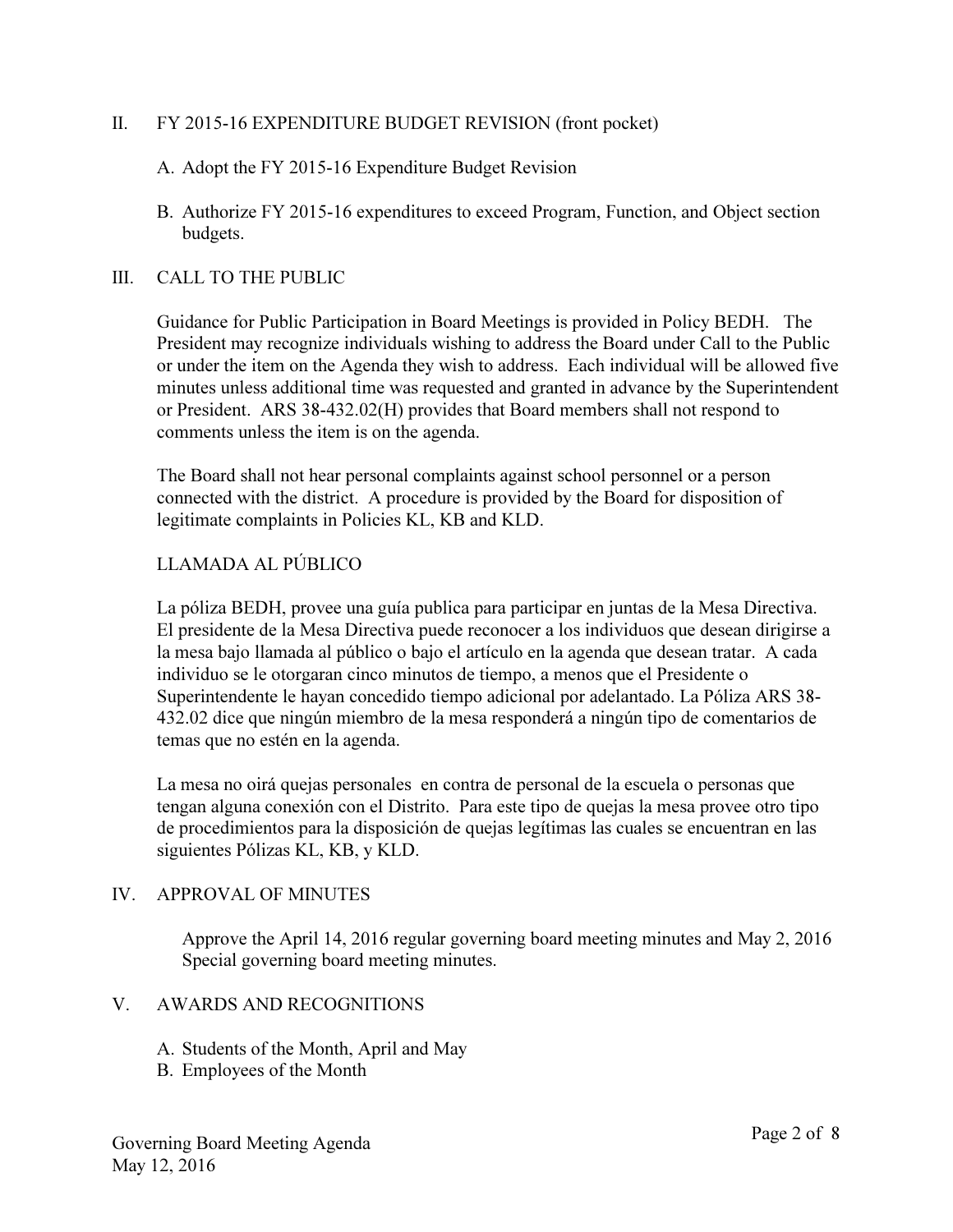- 1. Certified
- 2. Classified

## VI. REPORTS

- A. Superintendent's Report
	- 1. Summer Schedule
	- 2. Openings across the District
- B. April Public Funds Expenditure Reports (Pages 1-4)
- C. April Student Activities Report (Page 5-6)
- D. Principal's Report (Page 7)
- E. Operations Support Services Reports (Pages 8-9) 1. Transportation 2. Technology
- VII. NEW BUSINESS ACTION ITEMS PERSONNEL

All hiring is pending satisfactory completion of background investigation, records verification, and fingerprint report.

- A. Accept Teacher Contracts declined and resignations effective May 20, 2016: Selina Bennett (Page 10) and Pamela Houston (Page 11)
- B. Accept resignation of Juanita Reyes, Food Service II, effective May 20, 2016 (Page 12)
- C. Approve hire of Karin Shaw, 2016-17 Teacher Contract, effective August 1, 2016
- D. Approve hire of Kelly Grapp, 2016-17 Teacher Contract, effective August 1, 2016
- E. Approve extra duty for Kindergarten Kickoff Camp, July 25 26, 2016:
	- 1. Rachel Rascon
	- 2. Angela Richter
	- 3. Vera Koppinger-Renna
	- 4. Elvira Massoud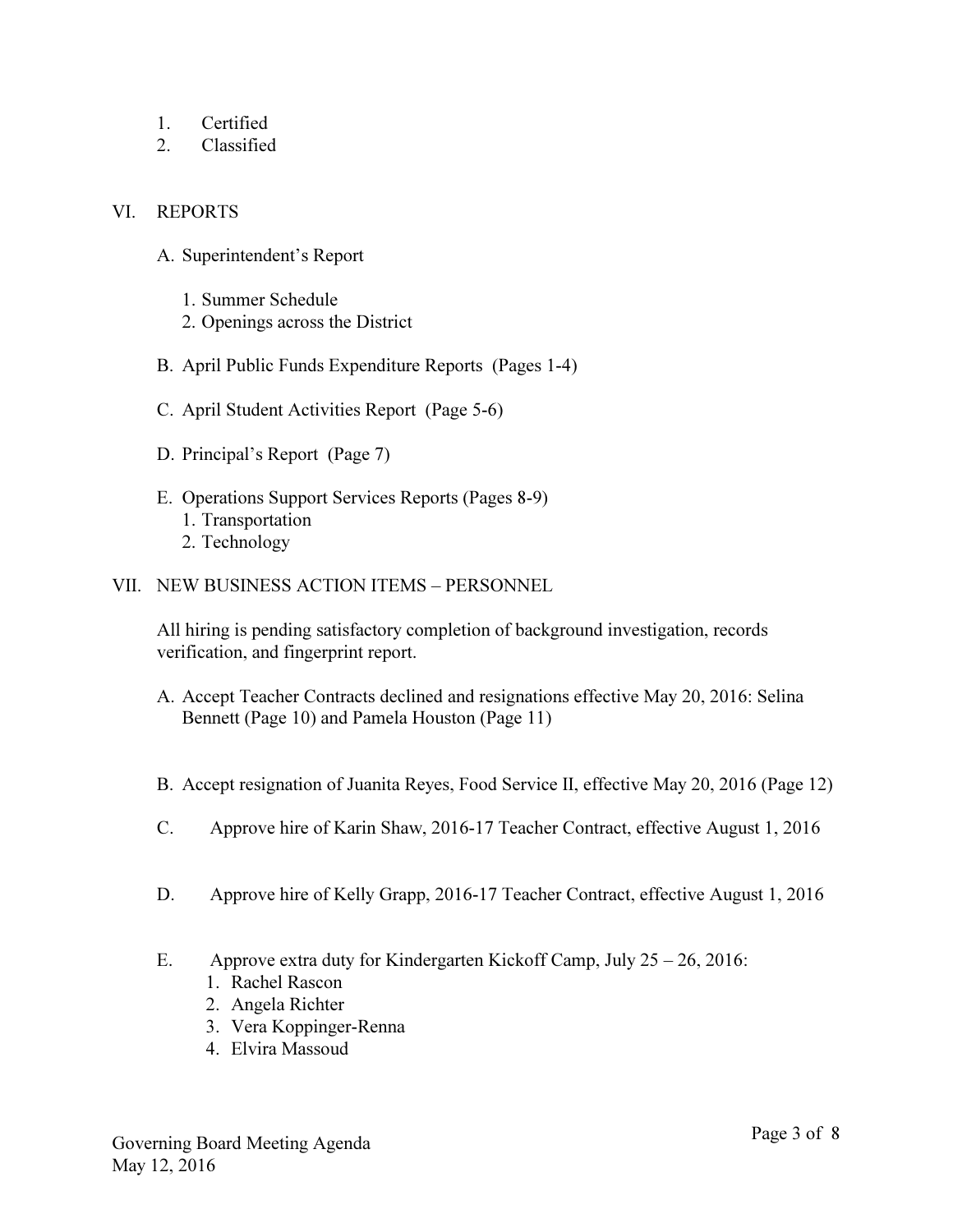- F. Approve addition of positions for the 2016-17 school year:
	- 1. 1.0 FTE, Teacher, funded through Impact Aid for Alternative Education programming

G. Approve Annual Notice of Termination of At-Will Appointment and Notice of At-Will Appointment Memorandum (Page 13)

- H. Approve the annual Notice of Termination of Employment effective May 20, 2016:
	- 1. Frida Adams
	- 2. Alice Bailin
	- 3. Crystal Bernal
	- 4. Martha Aguirre
	- 5. Blanca Campo Zavala
	- 6. Jeanine Elshere
	- 7. Rose Gamez
	- 8. Adriana Hernandez
	- 9. Patricia Homer
	- 10. Raphael Kerckhof
	- 11. Rudy Macias
	- 12. Joe Mejia
	- 13. James Meyer
	- 14. Virginia McHaney
	- 15. Imelda Pelayo
	- 16. Maribel Pelayo-Guevara
	- 17. Janice Poma
	- 18. Conchita Sanchez
	- 19. Mary Sanchez
	- 20. Donald Stinemetz
	- 21. Elizabeth Valdez
	- 22. Mary Wickes
- I. Approve the annual Notice of Termination of Employment effective June 30, 2016:
	- 1. Lorinda El Aouita
	- 2. Luis Espuma
	- 3. Dana Kim Espino
	- 4. Mariette Massoud
	- 5. Juan Manriquez
	- 6. Geronimo Gamez
	- 7. Carlos Marin
	- 8. Vicki Morris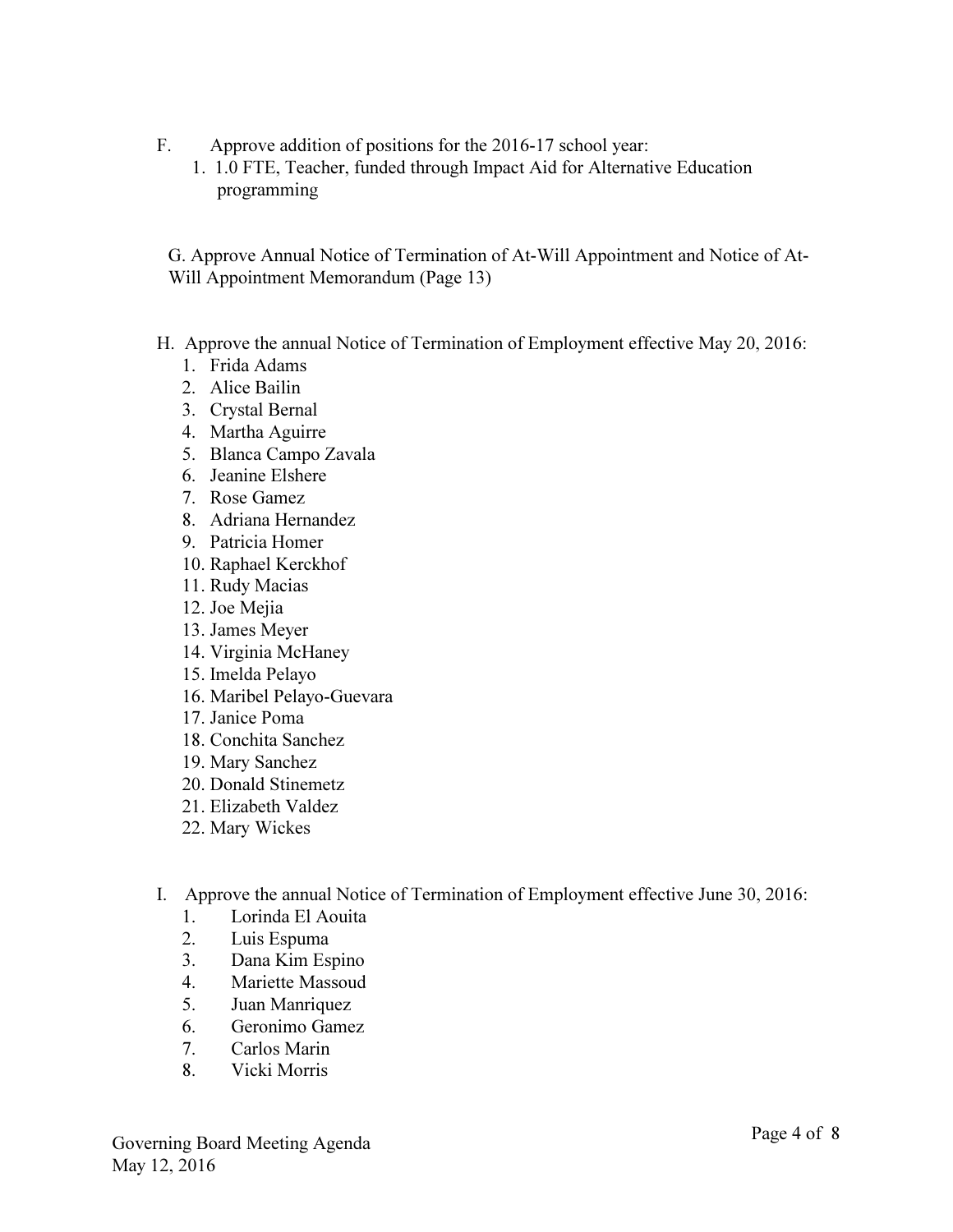- 9. Maria Jesus Romero
- 10. Lupe Valenzuela
- 11. Maurice Kerckhof
- 12. Matilda Ybarra
- J. Approve rehire, Notice of "At-Will" Appointment Returning, 189-day schedule, effective August 8, 2016:
	- 1. Instructional Aide (Highly Qualified Paraprofessional)
		- a. Frida Adams
		- b. Martha Aguirre
		- c. Jeanine Elshere
		- d. Rose Gamez
		- e. Rudy Macias
		- f. Virginia McHaney
		- g. Conchita Sanchez
		- h. Adriana Hernandez
		- i. Mary Wickes
	- 2. Parent Room, Office Worker, Alice Bailin
	- 3. Office Worker, Janice Poma
	- 4. IT Technician, Elizabeth Valdez, Part time
	- 5. Food Service I, Crystal Bernal
	- 6. Food Service II, Maribel Pelayo-Guevera and Maria Jesus Romero
	- 7. Custodian, Imelda Pelayo
	- 8. Custodian, Blanca Campo Zavala
- K. Approve rehire effective August 8, 2016, Notice of "At-Will" Appointment Returning, 189-day schedule:
	- 1. Patricia Homer, Bus Driver
	- 2. Raphael Kerckhof, Bus Driver
	- 3. Joe Mejia, Bus Driver
	- 4. James Meyer, Bus Driver
	- 5. Elizabeth Valdez, Part Time Dispatcher
- L. Approve rehire effective July 1, 2016, Notice of "At-Will" Appointment Returning, 261-day schedule, 1.0 FTE positions:
	- 1. Mariette Massoud, School Secretary
	- 2. Luis Espuma, Maintenance Worker I
	- 3. Lorinda El Aouita, Business Services III
	- 4. Carlos Marin, Maintenance Service Worker II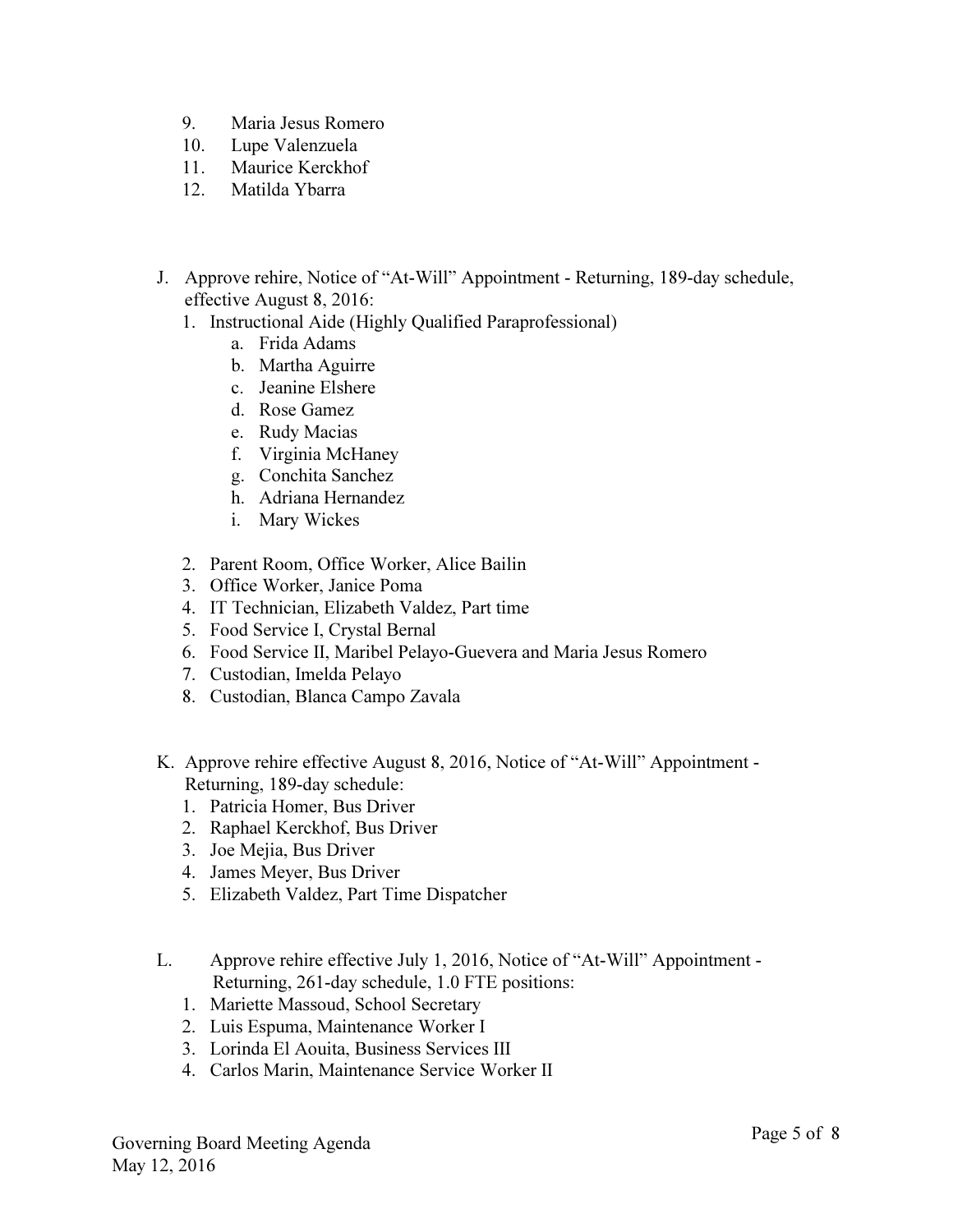- 5. Vicki Morris, Business Services I
- 6. Lupe Valenzuela, Administrative Assistant
- 7. Matilda Ybarra, Reception/Office/Health
- M. Approve rehire effective July 1, 2016, Notice of "At-Will" Exempt Appointment Returning, 261-day schedule, 1.0 FTE position:
	- 1. Geronimo Gamez, Maintenance/Custodial Supervisor
	- 2. Kim Espino, Transportation Director
	- 3. Maurice Kerckhof, Technology Coordinator
- N. Approve extra-duty compensation for Aides for professional development and participation in Parent Events for FY17

O. Approve extra-duty compensation for Elvira Massoud, Angela Richter, Carrie Van Slyke for administration support tasks as assigned by the principal and the superintendent for FY17

- P. Approve extra-duty compensation for Adriana Hernandez, Rose Gamez and Jeanine Elshere for library set up, preparation and continued maintenance for FY17
- Q. Approve Extra Duty Security and Housing Agreement between Stanfield District and Carlos Marin for FY17 (pages 14-17)

R. Approve hire of Clare Bennett, 2016-17 Substitute Teacher Contract, effective August 8, 2016

S. Approve rehire effective July 1, 2016, Notice of "At-Will" Appointment – Initial, 261-day schedule, 1.0 FTE positions:

1. Cathy Oliver-Leyva, Custodian

 T. Accept resignation of Nancy Ash, Business Services II, effective June 30, 2016 (Page 18)

### VIII. NEW BUSINESS ACTION ITEMS – BUSINESS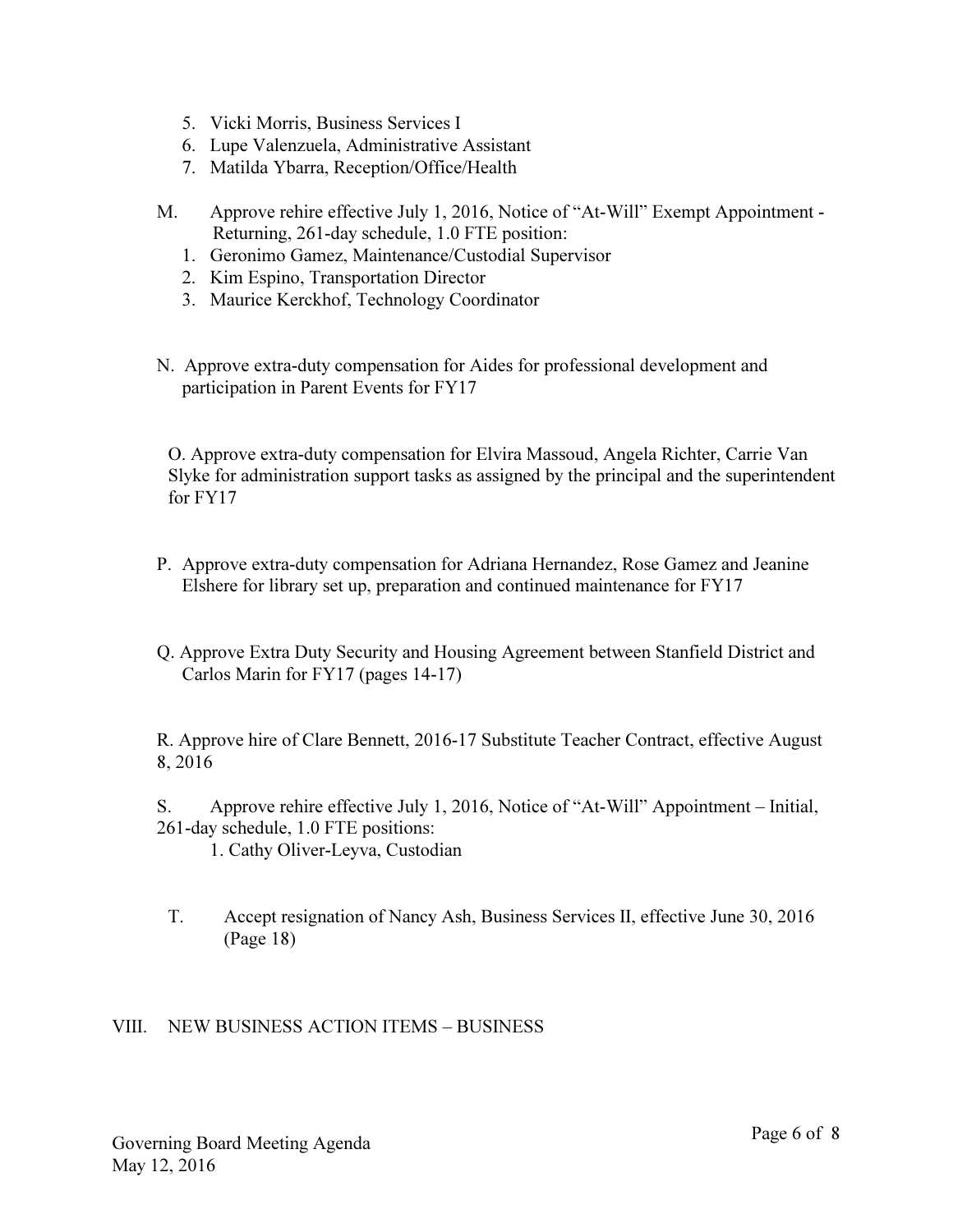| Ratify approval of payroll vouchers | А. |  |  |  |
|-------------------------------------|----|--|--|--|
|-------------------------------------|----|--|--|--|

| PV25 | \$138,882.52 |
|------|--------------|
| PV26 | \$139,152.07 |

| B. |    | Ratify approval of expense vouchers |             |  |
|----|----|-------------------------------------|-------------|--|
|    | Τ. | EV1637                              | \$55,170.34 |  |
|    | 2. | EV1638                              | \$28,981.69 |  |
|    | 3. | EV1639                              | \$14,368.33 |  |
|    | 4. | EV1640                              | \$24,355.38 |  |
|    | 5. | EV1641                              | \$22,170.97 |  |

- C. Discussion and approval of Proposed Issues for Consideration for the ASBA 2017 Political Agenda (Pages 19 – 20)
- D. Approve the Intergovernmental Agreement for the Pinal County Education Services Consortium for the 2016-17 school year and ratify the Superintendent's signature on the Waiver of Potential Conflict of Interest (Pages  $21 - 30$ )
- E. Approve purchase of 2016-2017 group insurance with the following annual costs per employee (Page 31):
	- 1. Medical: ASBAIT, \$5,592
	- 2. Dental: Ameritas, \$265
	- 3. Life and AD&D: Lincoln, \$104
	- 4. Voluntary Vision: Avesis, \$91.56 employee cost
- F. Approve the ASBAIT Agreement for participation, 2016-17 Policy Statement, Agreement for COBRA administration through ASBAIT, and Commission Statement (Pages 32 –36)
- G. Approve Intergovernmental Agreement regarding Data Processing Service Program between Stanfield Elementary School District and Pinal County School Superintendent's Office for services from July 1, 2016 to June 30, 2017 (Pages 37-41)
- H. Approve disposal of damaged/obsolete technology materials, computers, visual, and equipment to established vendors for recycling (Pages  $42 - 45$ )
- I. Adopt FY17 Combined Resolutions (Pages 46 49)